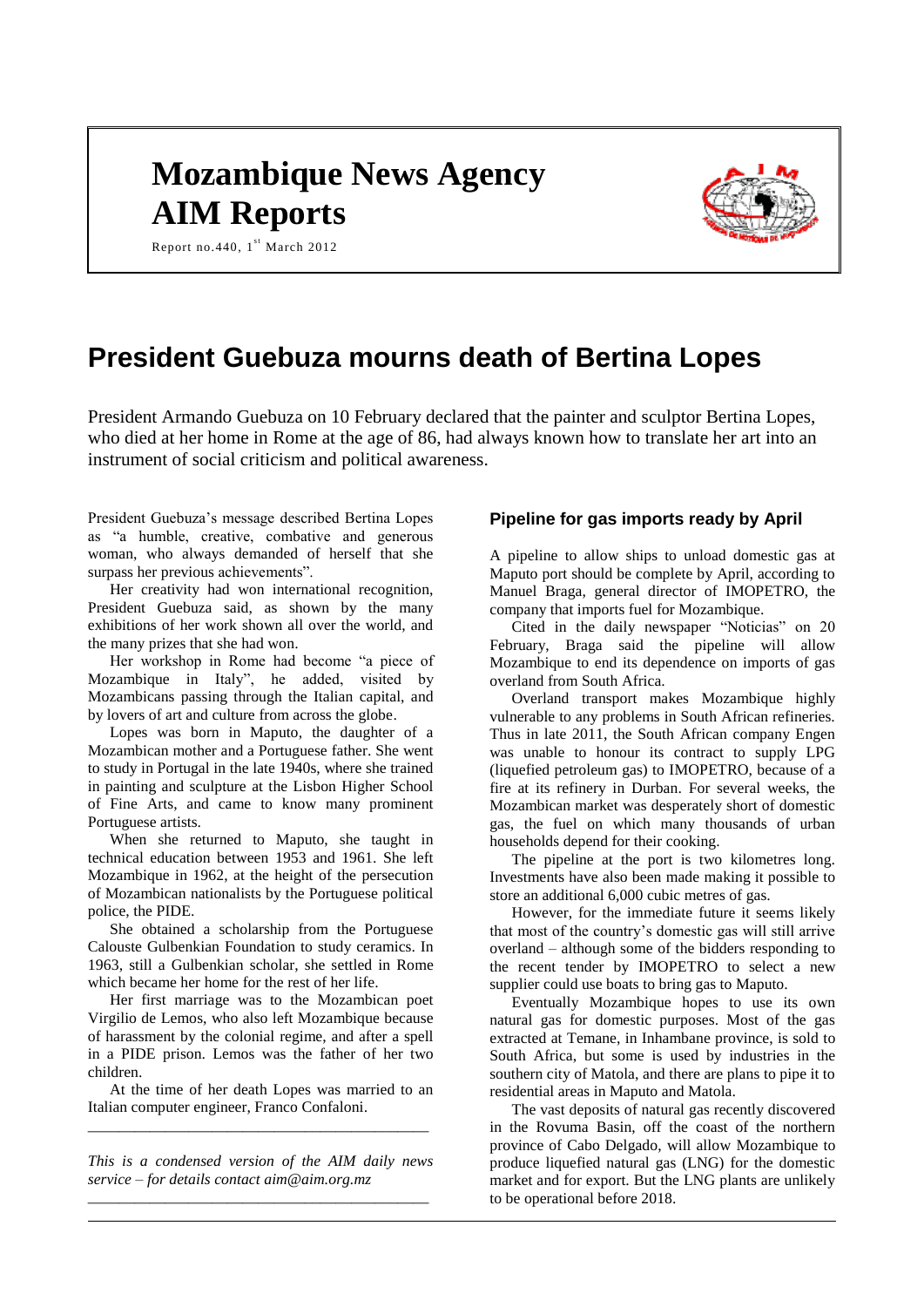#### **Land titles being revoked**

The Ministry of Agriculture has begun to revoke land titles in cases where the holder has abandoned the land, according to the National Director of Land and Forests, Dinis Lissave, cited in "Noticias" on 1 March.

Speaking to reporters after a meeting in Maputo of the Consultative Council of the Agriculture Ministry, Lissave said that so far the cancellations affect 201 land titles (DUATs), covering over 64,000 hectares.

There have been many promises in the past that people who do not use the land allocated to them will lose their title to it, but this time the Ministry appears serious. Lissave said the Ministry is moving from words to actions, and intends to make the land available to the people who really work it in order to boost food production.

Last year the Ministry launched an inspection campaign. 1,362 plots of land for which DUATS had been issued were visited. In total, these titles covered 455,000 hectares – and the Ministry found that 42 per cent of the title holders were not following the land use plan they submitted when they applied for the titles.

Lissave said that, in most cases, the failure to use the land was because the title-holders did not have the money to implement the projects they had submitted to the Ministry, leading to an apparent abandonment of the land.

He promised that his directorate will continue to pay particular attention to this question, in order to reduce the amount of left idle and unproductive. Since some of this land is in areas of high agricultural potential, he added, it ought to be making a major contribution to food production.

Staff of the Land and Forests Directorate are being trained to step up their inspection of whether titleholders are implementing their plans. The purpose, Lissave stressed, is to free land for food production and other investment projects.

Lissave's directorate is also seeking to improve to collect land fees from DUAT holders. The efforts made last year led to the collection of 23 million meticais (\$846,000), which was a 67 per cent increase on the amount collected in 2010.

Figures given last year to the Mozambican parliament, the Assembly of the Republic, by Agriculture Minister Jose Pacheco painted an even bleaker picture than Lissave. Pacheco had said that 913,000 hectares had been identified as lying idle – which was 37 per cent of the total area for which DUATS were issued to individuals or companies in the period 2005-2010.

#### **China to finance Maputo ring road**

The Export-Import Bank of China (Exim Bank) is to provide \$300 million for the construction of a ring road around Maputo.

The agreement with the Exim Bank was signed on 17 February and ratified by the Council of Ministers

(Cabinet) on 28 February. According to Deputy Foreign Minister Henrique Banze, the ring road will ease congestion in Maputo, and will mean that traffic moving from one side of the city to the other will no longer have to drive through the heart of Maputo.

Now that the agreement has been signed and ratified, the equipment required can be mobilised. "We hope that the construction work can start during the first half of this year", Banze said.

"Maputo poses great challenges in terms of traffic management", added Banze. "We intend to help unblock the congestion, and find alternatives to the current situation".

Health Minister Alexandre Manguele told reporters that the Cabinet meeting had also discussed plans to cut dramatically the rate of child malnutrition. The most recent surveys have shown that 46 per cent of Mozambican children suffer from chronic malnutrition (stunting). The government's target is to cut this figure to 20 per cent.

#### **Chinese donation for military hospital**

The Chinese government has pledged to donate 20 million yuan (about \$3.2 million) worth of equipment to the Maputo Military Hospital under an agreement signed in Maputo on 27 February.

The agreement was signed by the Permanent Secretary of the Mozambican Defence Ministry, Maj-Gen Teofilo Joao, and the director of military cooperation in the Chinese Defence Ministry, Qian Li Hua.

Speaking at the end of the ceremony, Qian said the donation includes both medical and office equipment, and should arrive in Maputo within six to eight months.

"Our cooperation with Mozambique has a long history, and this equipment is part of our cooperation", he said. "Based on the needs of Mozambique, we shall grant more aid to the Mozambican government to equip its army".

Mozambican Defence Minister Filipe Nyussi, who witnessed the ceremony, said the donation is a continuation of the cooperation agreements and memoranda that Mozambique has been signing with China.

"This time we decided that our cooperation should cover complete equipment for the Maputo Military Hospital", he said. "Thus the Military Hospital will be equipped, and later the staff who will handle this equipment will be trained".

Nyussi added that his meeting with the Chinese delegation was also "a moment of reflection" about how to make the Mozambican army sustainable, rather than dependent on outside support.

"With our brother army of China, we are seeking ways of making the Mozambican army sustainable, so that it can advance on its own", he said.

The Minister said that the hospital equipment includes X-ray machines, scanners and ultrasound machines.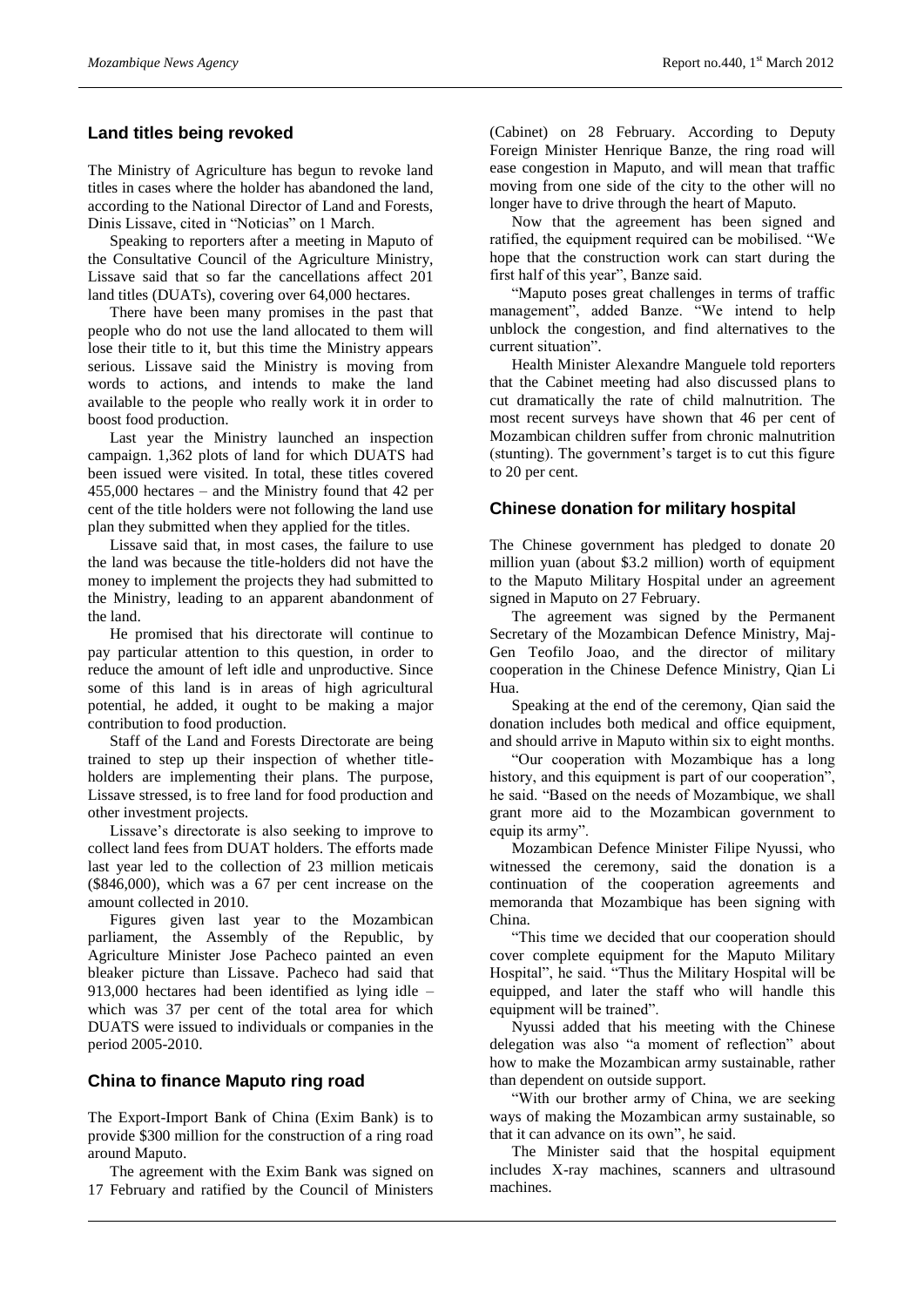#### **New Beria coal terminal opens**

The first shipment left the new coal terminal in the central port of Beira on 27 February. The ship "Bulk Zambeze", which can carry 35,000 tonnes of coal, left Beira for the high seas where it will tranship the coal to a Panamax vessel with a capacity of 60,000 tonnes.

The coal was mined in the western province of Tete by the Brazilian company Vale and is destined for the Asian markets.

The new terminal possesses state of the art loading equipment and can handle six million tonnes of coal a year – the same capacity as the Sena railway line that runs from the Moatize coal basin in Tete to Beira.

This coal terminal is still described as "provisional" – for with the expected growth in Mozambican coal exports over the next few years, plus likely exports from neighbouring Zimbabwe, the terminal will have nowhere near enough capacity.

The Mozambican port and rail company, CFM, is looking for partners to help build a much larger coal terminal with the capacity to handle 20 million tonnes a year. According to Felix Machado, head of the Marketing and Sales Department of Cornelder of Mozambique, the company that operates Beira port, there is no spare capacity in Beira for such a terminal.

The proposed new terminal thus implies building an entirely new port, somewhere north of Beira.

#### **Indian company to begin coal exports this year**

The Indian company Jindal Steel and Power expects to start exporting coal from its mine in Changara district, in the western province of Tete, later this year.

Interviewed in the independent newssheet "Mediafax", the director of Jindal-Mozambique, Manoj Gupta, said that initial exports will be on a small scale, but will eventually rise to ten million tonnes a year, when the mine is fully developed.

"Right now, we are developing the mine and setting up all the necessary infrastructures, including an electricity sub-station", said Gupta. "We are providing all the conditions for the start of operations, so that by the end of the year we can start the first exports".

Initially, Jindal plans to use the Sena railway line that runs from Tete province to Beira, and export its coal from the port of Beira. But it may also use whatever other transport options become available.

By the end of this year, the Sena line, and the coal terminal at Beira port will not be able to handle more than six million tonnes of coal a year. But as more of the mines in Tete come into production, it will become urgent to find other routes to the sea.

Thus Riversdale Mining of Australia (now taken over by Rio Tinto) favours barging coal down the Zambezi River and transhipping it onto larger vessels at the mouth of the Zambezi. Vale of Brazil is committed to building a new railway across Malawi

that will link up with the existing northern line to the port of Nacala. Other possibilities include using the port in Quelimane, capital of Zambezia province, and building new ports in Zambezia, with railways linking them to Tete.

For the current phase of development, Jindal is investing about \$250 million in the Changara mine.

Gupta said that the coking coal mined at Changara will be exported to the Jindal Group's steel plants in India. But the company also intends to discuss using some of the coal to produce electricity within Mozambique.

#### **New cement factory to be built**

A new cement factory is due to start operating in Boane district, 30 kilometres west of Maputo.

The factory is the initiative of a Mozambican NGO, the Community Development Foundation (FDC), and involves investment of \$4.2 million provided by a group of Indian businessmen.

On 22 February the first stone for the new factory was laid at a ceremony chaired by the Boane district administrator, Zeferino Cavele.

At the event, FDC representative Ivandro Sitoe told reporters that, to ensure the factory can be assembled without problems, a two kilometre tarred road will be built to the site.

"We hope to start commercial activities as from July", said Sitoe. "Everything is ready to start building the factory, with some of the equipment already arriving and others on the way".

The factory will have the capacity to produce 8,000 sacks of cement, each of 50 kilos, per day. It is expected to employ at least 160 Mozambican workers.

#### **Policemen arrested for extortion**

Mozambique's Central Office for the Fight against Corruption (GCCC) has arrested two members of the Maputo Municipal Police for extorting money from drivers of the minibus-taxis, commonly known as "chapas".

According to the GCCC, the arrests took place on 22 February after the two policemen had been spotted in the Maputo neighbourhood of Mavalane illicitly seizing their victims' driving licences, insurance documents, and vehicle ownership documents. The police returned the documents – but only on payment of sums varying between 20 and 100 meticais (between 74 US cents and 3.7 dollars).

But there was also a team of GCCC investigators in the vicinity who saw what was going on, and caught the two policemen red-handed.

The two men have not been named and are currently under detention, awaiting criminal proceedings against them.